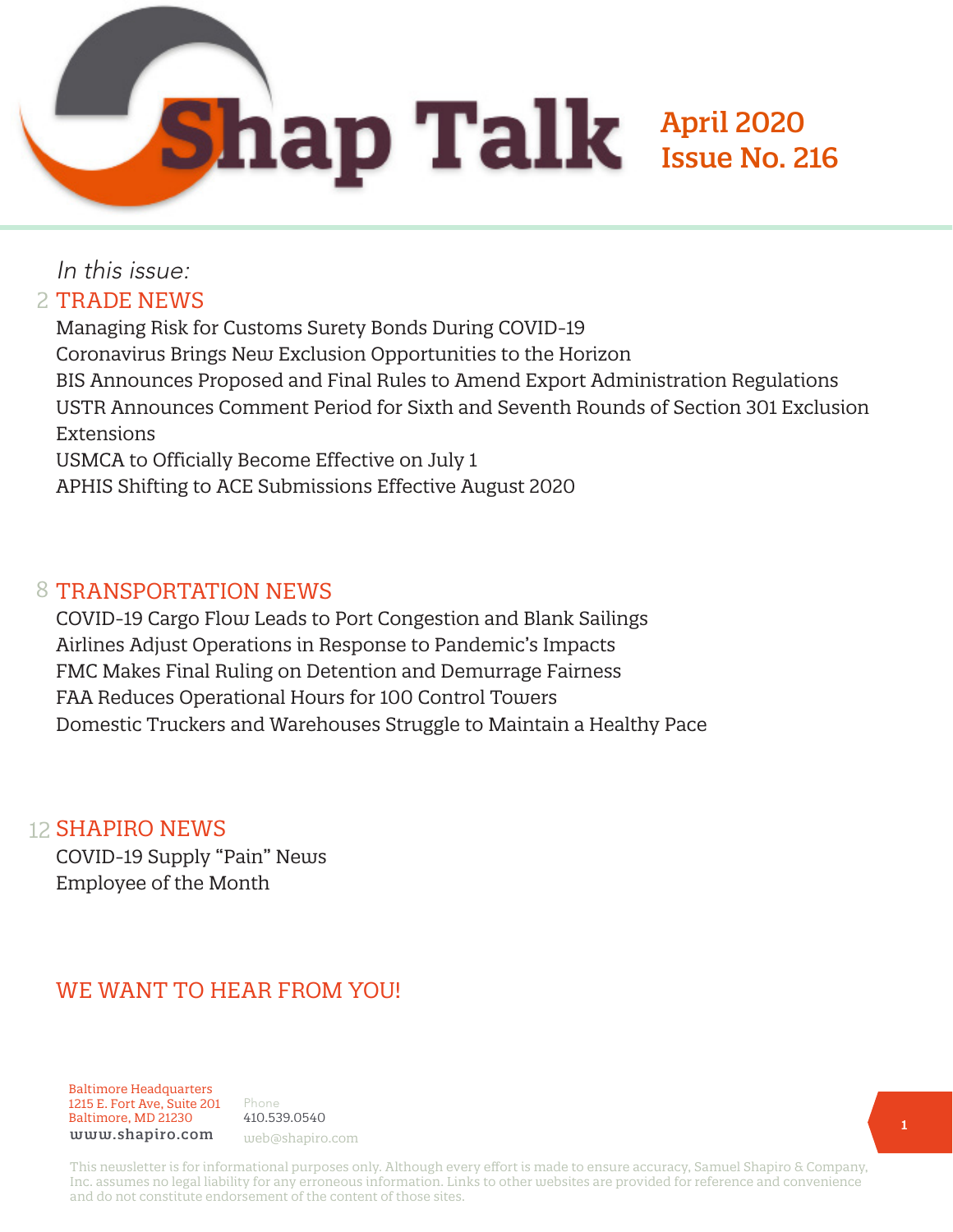

# **TRADE NEWS:**

# Managing Risk for Customs Surety Bonds During COVID-19

The impact of the coronavirus (COVID-19) has created widespread disruption in many business operations. As a result, supply chains and companies around the world are experiencing highly damaging reductions in revenues, leading to cash flow issues throughout the economy. Unfortunately, some importers are having difficulty making duty payments on time.

As a result, [President Trump signed an Executive Order](https://www.shapiro.com/alerts/president-trump-authorizes-90-day-deferrals-of-certain-cbp-duty-payments/) earlier this month authorizing U.S. Customs and Border Protection (CBP) to postpone the payment of certain duties, taxes and fees for "importers suffering significant financial hardship because of COVID-19" for 90 days.

On April 19, CBP issued [CSMS message 42423171,](https://content.govdelivery.com/bulletins/gd/USDHSCBP-2875383?wgt_ref=USDHSCBP_WIDGET_2?utm_source=lnks.gd&utm_medium=lnks.gd&utm_term=undefined&utm_content=undefined&utm_campaign=(not%20set)&gclid=undefined&dclid=undefined&GAID=2018141525.1559072618) which detailed the requirements and process for a 90- Day Postponement of Payment for the Deposit of Certain Estimated Duties, Taxes, and Fees. Although this option may be a reprieve for some importers, others may not qualify due to the eligibility requirements outlined by CBP.

As you may already know, one of the main purposes of a [Customs surety bond](https://www.shapiro.com/services/customs-bonds/) is to quarantee the payment of import duties and taxes. However, when an importer faces financial problems, it can lead to higher risks for the surety.

Should an importer apply for duty deferment, it's important to keep the surety up to date with any relevant information as needed for a variety of reasons, including:

- If CBP has already indicated that their system may automatically issue Liquidated Damages, the surety may need to assist in getting these canceled or mitigated.
- Higher risk means additional scrutiny when it comes to Customs surety bonds; the surety will need to take a closer look so that they can limit their risk.

What does this mean for importers?

Importers may face additional questions regarding their business operations as it relates to COVID-19. For example, underwriters may ask if employees are working from home and if the business is still operational during the pandemic. They may also want to address how COVID-19 has impacted the business in other ways. Additional questions such as these will help the underwriters assess the risk. In the end, this may result in updated bond collateral requirements for importers.

Questions about Customs Bonds? Please reach out to [compliance@shapiro.com](mailto:compliance%40shapiro.com?subject=).

Baltimore Headquarters 1215 E. Fort Ave, Suite 201 Baltimore, MD 21230 410.539.0540 www.shapiro.com web@shapiro.com

Phone the set of the set of the set of the set of the set of the set of the set of the set of the set of the s 410.539.0540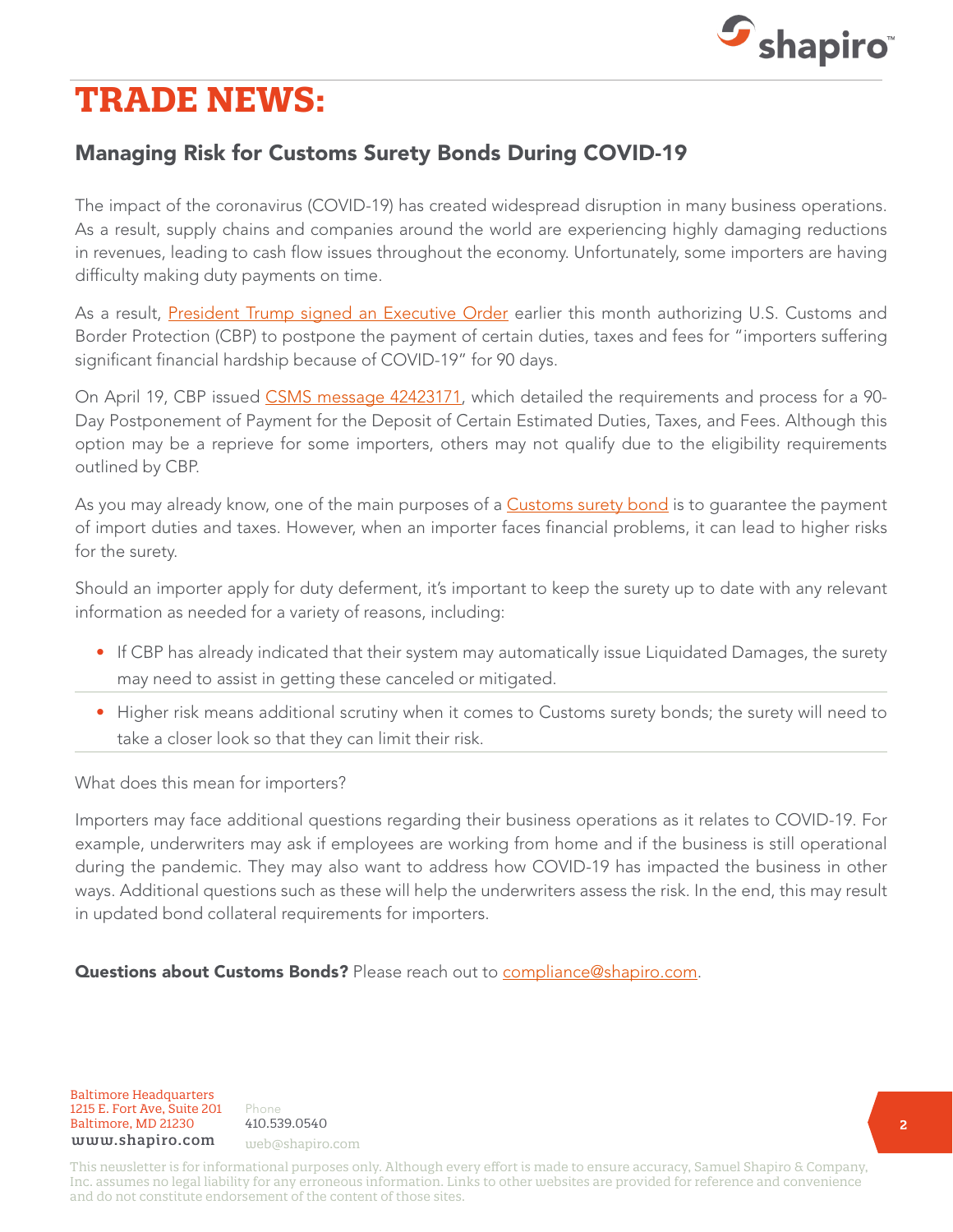

#### Coronavirus Brings New Exclusion Opportunities to the Horizon

On March 25, 2020, the Office of the U.S. Trade Representative (USTR) published a notice in the Federal Register ([docket number USTR-2020-0014](https://www.federalregister.gov/documents/2020/03/25/2020-06285/request-for-comments-on-additional-modifications-to-the-301-action-to-address-covid-19-chinas-acts)) inviting importers to submit public comments about whether any products needed to address the COVID-19 outbreak should be excluded from [Section 301 tariffs](https://www.shapiro.com/tariffs/tariff-news/).

Comments will be accepted even on products "subject to pending or denied exclusion requests." The process is designed to supplement, not replace, existing exclusion procedures for Section 301 tariffs.

Similar to previous Section 301 exclusion request processes, comments must identify the product of concern, the 10-digit HTSUS subheading applicable to the product, and a detailed description of the product. Additionally, it must explain precisely how the product relates to the response to the COVID-19 outbreak. For example, the USTR specifically states that "…the comment may address whether a product is directly used to treat COVID-19 or to limit the outbreak, and/or whether the product is used in the production of needed medical-care products."

This announcement may present an opportunity for importers of a wide range of goods – from food to exercise equipment parts – that can help Americans manage the stress and anxiety caused by the pandemic.

The USTR strongly encourages comments to be submitted "as promptly as possible" to enable timely responses to requested modifications. Comments will be open at least until June 25, 2020 and may be extended as appropriate.

All submission requests must be sent electronically via the [Federal eRulemaking Portal](http://www.regulations.gov/); the docket number is USTR–2020–0014.

How can we help? Shapiro is well versed in Section 301 exclusions. Please reach out to [compliance@](mailto:compliance%40shapiro.com?subject=) [shapiro.com](mailto:compliance%40shapiro.com?subject=) for assistance with your filings!

#### BIS Announces Proposed and Final Rules to Amend Export Administration Regulations

On April 28, the Bureau of Industry and Security (BIS) issued three separate rulings, one proposed and two final, that address several amendments to the Export Administration Regulations (EAR).

#### 1. Modification of License Exception Additional Permissive Reexports (APR)

This proposed rule will amend the EAR by modifying License Exception Additional Permissive Reexports (APR). Specifically, BIS is proposing to remove provisions which authorize reexports of certain national security-controlled items on the Commerce Control List (CCL) to gain better visibility into transactions of national security or foreign policy interest to the United States.

Phone the set of the set of the set of the set of the set of the set of the set of the set of the set of the s 410.539.0540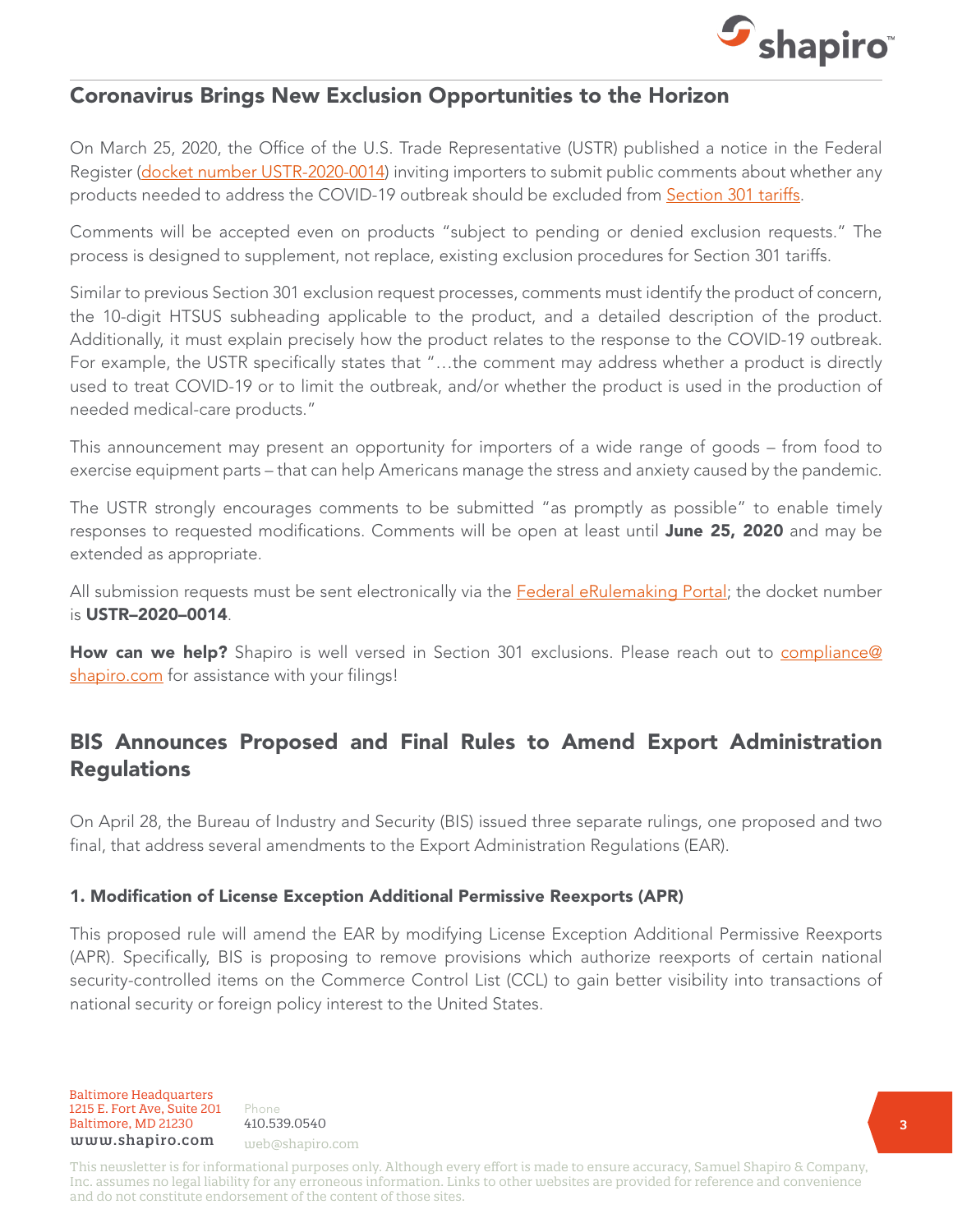

The proposal recommends modification of License Exception Additional Permissive Reexports (APR) (§740.16 of the EAR) which, among other things, authorizes certain reexports between and among certain countries. These changes are all intended to advance the U.S. National Security and Defense Strategy.

All comments must be submitted electronically by June 29, 2020 via the **[Federal eRulemaking Portal](http://www.regulations.gov/)**; the docket number is BIS-2020-0010.

Click <u>here</u> to view the full notice in the Federal Register (document number **2020-07239**).

#### 2. Elimination of License Exception Civil End Users

This final rule will amend the EAR by removing License Exception Civil End Users (CIV) and requiring a license for national security-controlled items on the CCL to countries of national security concern effective June 29, 2020.

This will advance U.S. national security interests by allowing the U.S. government to review transactions to these countries prior to export, reexport or transfer (in-country) in accordance with current licensing policy for national security-controlled items on the CCL.

This rule also makes conforming changes to the CCL by removing the CIV paragraph from each Export Control Classification Number on the CCL where it appears.

Click [here](https://www.federalregister.gov/documents/2020/04/28/2020-07240/elimination-of-license-exception-civil-end-users-civ) to view the full notice in the Federal Register (document number 2020-07240).

#### 3. New Military End Use/User Rule Requires EEI Filing of CCL Items to China, Russia, and Venezuela and Expands License Requirements

This final rule will amend the EAR to expand license requirements on exports, reexports, and transfers (incountry) of items intended for military end use or military end users in the People's Republic of China (China), Russia, or Venezuela effective June 29, 2020.

Specifically, this rule expands the licensing requirements for China to include ''military end users,'' in addition to ''military end use.'' It broadens the list of items for which the licensing requirements and review policy apply and expands the definition of ''military end use.''

Next, it creates a new reason for control and the associated review policy for regional stability for certain items exported to China, Russia, or Venezuela, moving existing text related to this policy.

Finally, it adds Electronic Export Information filing requirements in the Automated Export System (AES) for exports to China, Russia, and Venezuela. This rule supports the objectives discussed in the National Security Strategy of the United States.

Anything on the CCL going to China, Russia, and Venezuela must be filed in AES regardless of the value. For CCL items, there is no low value exemption for shipments under \$2500.00 per Schedule B.

Click [here](https://www.federalregister.gov/documents/2020/04/28/2020-07241/expansion-of-export-reexport-and-transfer-in-country-controls-for-military-end-use-or-military-end) to view the full notice in the Federal Register (document number 2020-07241).

Baltimore Headquarters Baltimore Headquarters<br>
1215 E. Fort Ave, Suite 201 Phone<br>
Baltimore, MD 21230 410.539.0540<br>  $\frac{1}{2}$ Baltimore, MD 21230 410.539.0540 1215 E. Fort Ave, Suite 201 www.shapiro.com web@shapiro.com

Phone **1998** 410.539.0540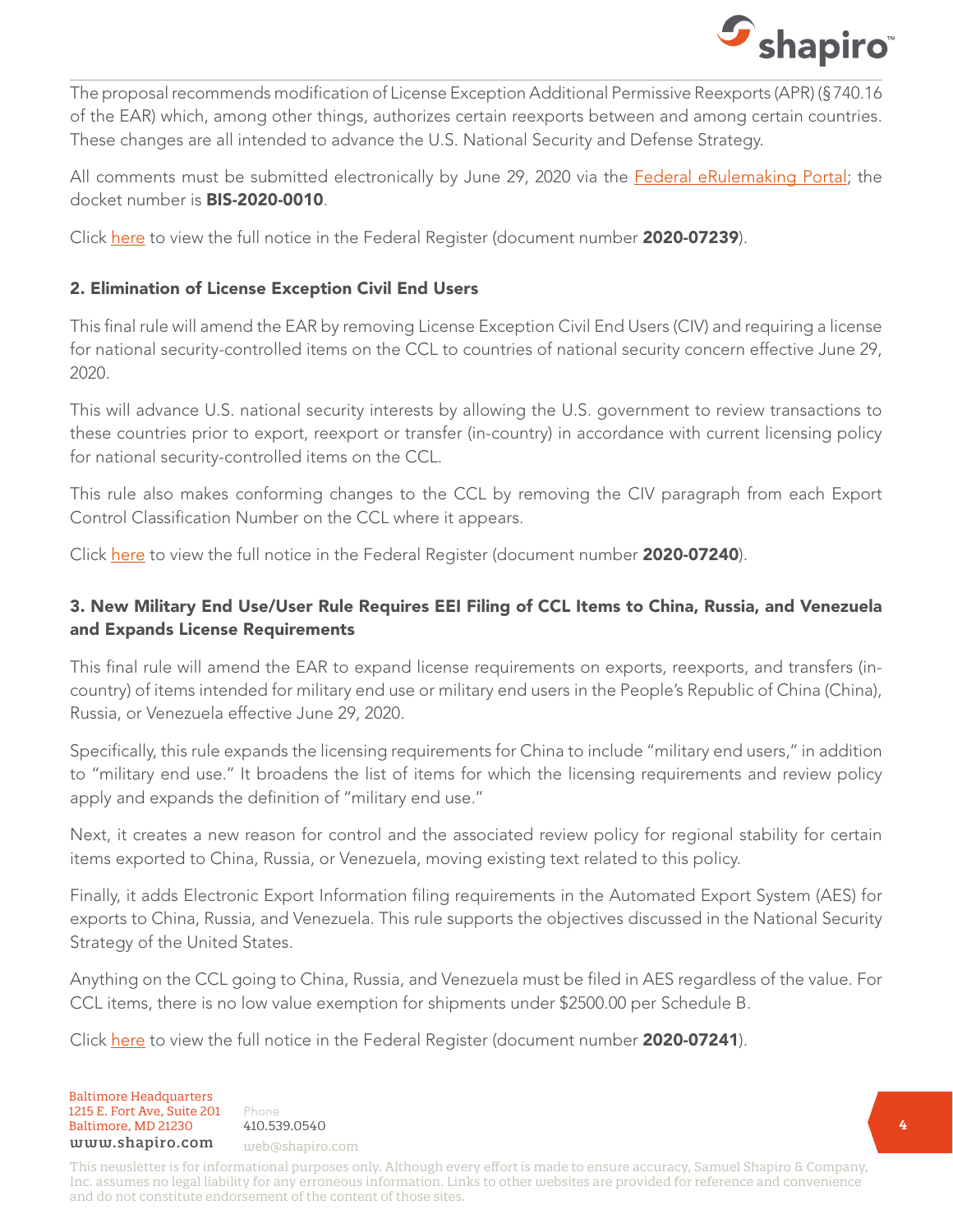

#### USTR Announces Comment Period for Sixth and Seventh Rounds of Section 301 Exclusion Extensions

The office of the U.S. Trade Representative (USTR) is seeking comments regarding the extension of exclusions on the sixth and seventh sets of **[Section 301](https://www.shapiro.com/tariffs/tariff-news/)** exclusions, which are set to expire in July 2020. This extension would add another year of validity to the current product exclusions.

#### Round 6 Extensions (List 1 Products)

The [sixth round of Section 301 exclusions covers 110 HTS subheadings](https://www.shapiro.com/alerts/ustr-sixth-round-section-301-list-1-exclusions/) from List 1. Originally granted on July 9, 2019, this round of exclusions is currently set to expire on July 9, 2020.

Please refer to the schedule below for all consideration and comment deadlines:

- May 1, 2020: Online portal will open for submissions beginning at 12:01 am ET
- June 1, 2020: All written comments must be submitted by 11:59 pm ET

All submission requests must be sent electronically via the [Federal eRulemaking Portal](http://www.regulations.gov/); the docket number is USTR–2020–0017.

The USTR notice can be found [HERE.](https://ustr.gov/sites/default/files/enforcement/301Investigations/Request_for_Comments_Concerning_the_Extension_of_Particular_Exclusions_April.pdf)

#### Round 7 Extensions (List 2 Products)

The [seventh round of Section 301 exclusions covers 69 HTS subheadings](https://www.shapiro.com/alerts/ustr-releases-first-round-of-product-exclusions-for-section-301-list-two-tariffs/) from List 2. Originally granted on July 31, 2019, this round of exclusions is currently set to expire on **July 31, 2020**.

Please refer to the schedule below for all consideration and comment deadlines:

- May 1, 2020: Online portal will open for submissions beginning at 12:01 am ET
- June 1, 2020: All written comments must be submitted by 11:59 pm ET

All submission requests must be sent electronically via the **[Federal eRulemaking Portal](http://www.regulations.gov/)**; the docket number is USTR–2020–0018.

The USTR notice can be found [HERE.](https://ustr.gov/sites/default/files/enforcement/301Investigations/Request_for_Comments_Concerning_the_Extension_of_Particular_Exclusions_April_2020.pdf)

#### If you were fortunate enough to benefit from this exclusion in the past, we highly recommend that you take part in this comment period!

**Baltimore Headquarters**<br>**1215 E. Fort Ave, Suite 201** Phone 1215 E. Fort Ave, Suite 201 Baltimore, MD 21230 410.539.0540 baltimore, MD 21230 410.559.0540<br>www.shapiro.com <sub>web@shapiro.com</sub>

Phone 410.539.0540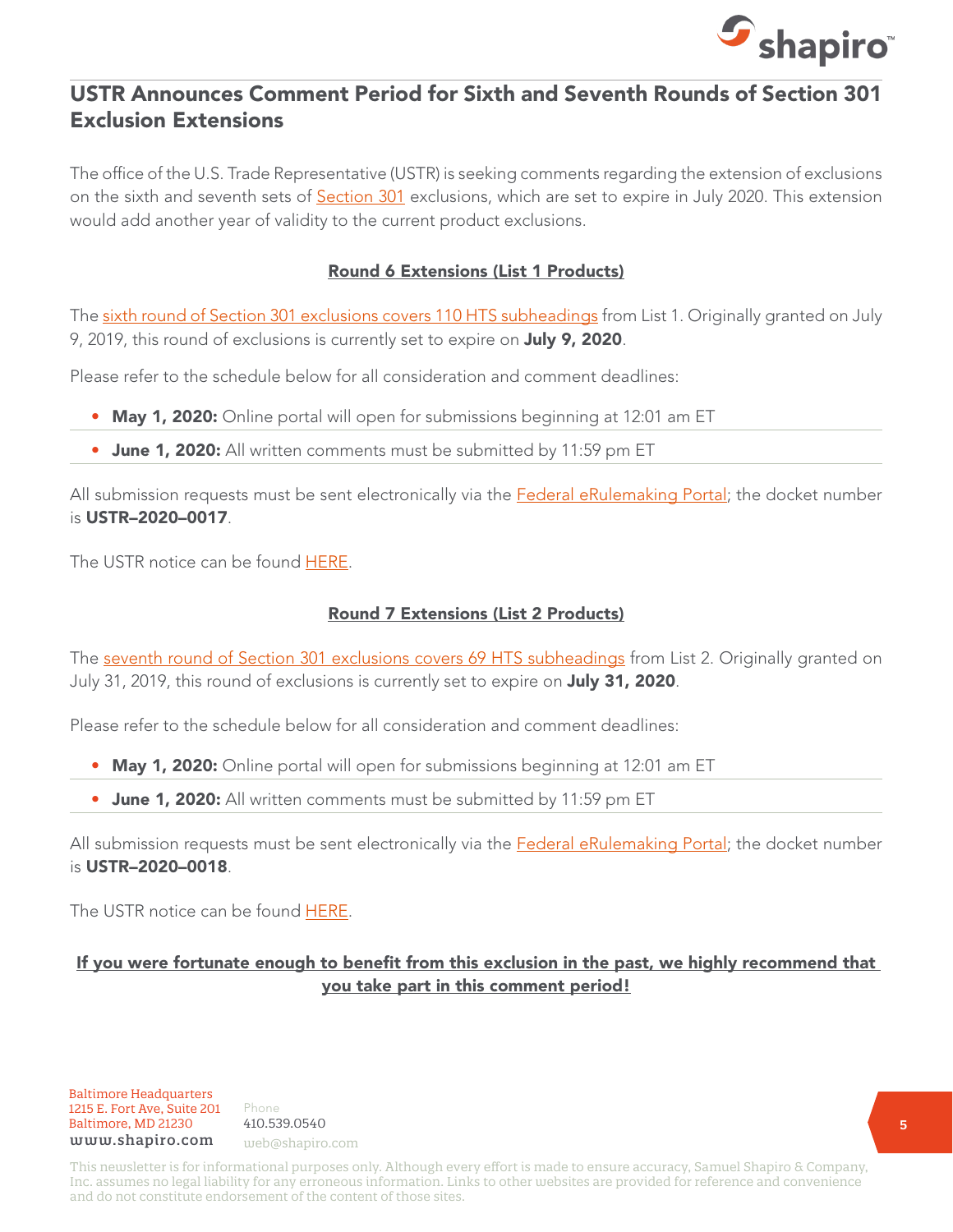

It's important to remember that it is very likely that not all products/HTS subheadings that were originally granted exclusions will receive extensions. Should you wish to participate, please note that each comment will be individually evaluated and should address the following:

- Whether the product remains available only from China or if the product and/or a comparable product is available from sources in the US and/or in alternative countries
- Any changes in the global supply chain with respect to the product, or any other relevant industry developments (since the date in which the tariffs originally went into effect)
- Any efforts importers or US purchasers have undertaken to source the product from the United States or alternate countries (since the date in which the tariffs originally went into effect)

For issues with online submissions related to Section 301, please contact: Assistant General Counsels Philip Butler or Benjamin Allen, (202) 395–5725.

How can we help? Please reach out to [compliance@shapiro.com](mailto:compliance%40shapiro.com?subject=) for assistance with renewing your filings!

Shapiro will also continue to monitor and provide status updates on our **Section 301 Tariff News page** as they become available.

## USMCA to Officially Become Effective on July 1

On April 24, Robert Lighthizer, the U.S. Trade Representative (USTR) announced that the United StatesMexico-Canada Agreement (USMCA) [will officially take effect on July 1, 2020.](https://ustr.gov/about-us/policy-offices/press-office/press-releases/2020/april/usmca-enter-force-july-1-after-united-states-takes-final-procedural-steps-implementation)

With this announcement, [the U.S. finally joins Mexico and Canada](https://www.shapiro.com/alerts/usmca-vote-set-to-occur-this-week/) in successfully completing the proper measures required to comply with the commitments established under the new agreement, which marked the final hurdle standing in the way of the USMCA going into effect.

Once the USMCA becomes effective, it will officially symbolize the end of the North American Free Trade Agreement (NAFTA) and the beginning of a new chapter that is expected to lead to more balanced and fair trade, along with a streamlined, modernized approach. Such improvements include creating more jobs, providing stronger labor protections, and expanding market access, which in turn should lead to new opportunities for North American workers, farmers, and ranchers.

Baltimore Headquarters 1215 E. Fort Ave, Suite 201  $Baltimore, MD 21230 410.539.0540$ <br>
uuuu shaniro.com www.shapiro.com web@shapiro.com

Phone the set of the set of the set of the set of the set of the set of the set of the set of the set of the s 410.539.0540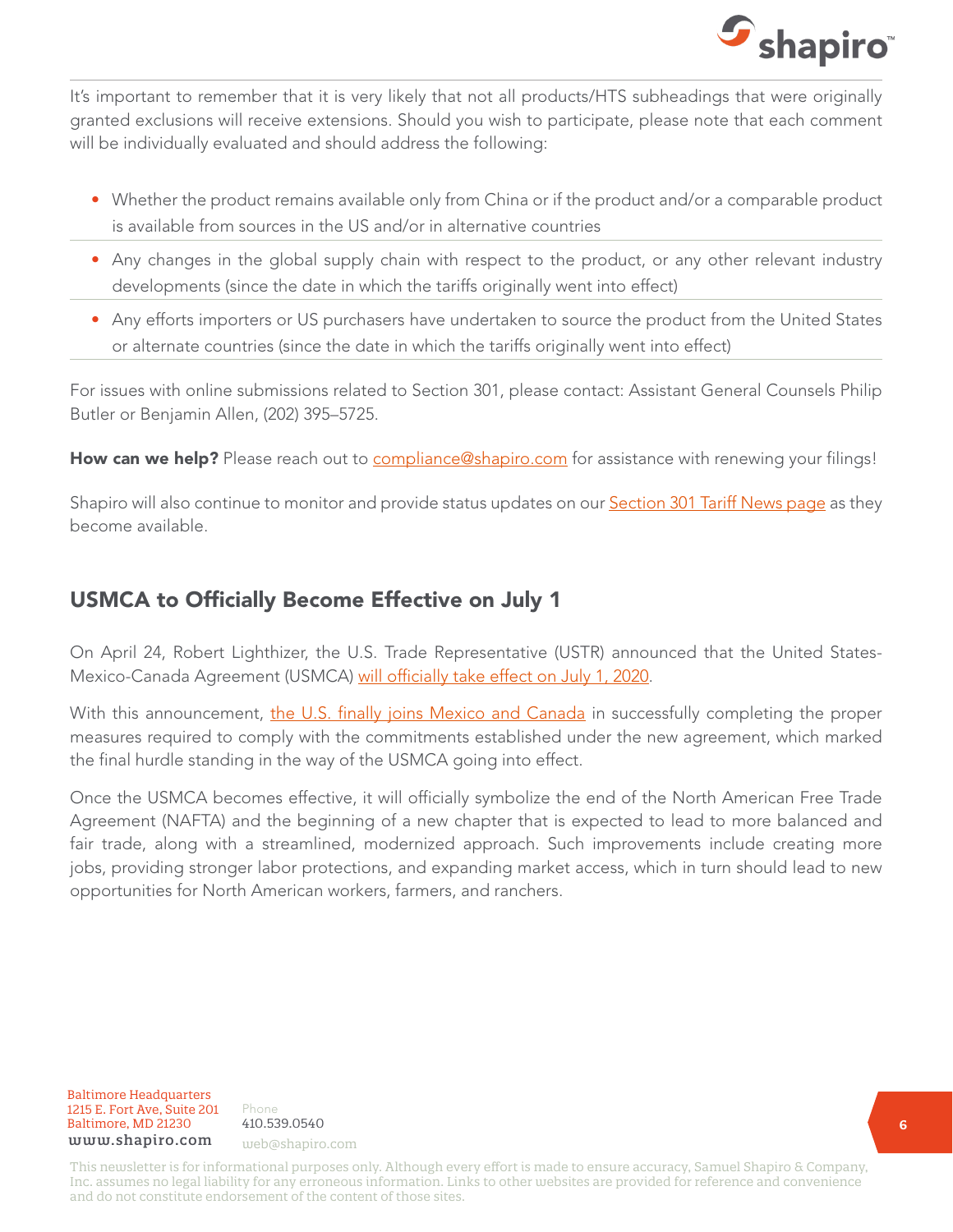

### APHIS Shifting to ACE Submissions Effective August 2020

The mission of the U.S. Department of Agriculture (USDA) and Animal and Plant Health Inspection Services (APHIS) includes protecting U.S. agricultural resources from pests and diseases, managing wildlife damage, regulating genetically engineered organisms and administering the Animal Welfare Act.

APHIS regulates a multitude of imported products ranging from livestock, cut flowers, potted plants, produce, grains and many others. Any importer looking to bring a product regulated by the USDA to the United States will need to determine if a USDA permit will be required.

Beginning in August 2020, many of the permits and licenses that are currently submitted to APHIS in paper form will instead be transmitted as a message set electronically in the **Automated Commercial Environment** [\(ACE\).](https://www.aphis.usda.gov/aphis/ourfocus/importexport/ACE/) However, certain government-to-government certificates, such as CITES, Phytosanitary and Health Sanitary Certificates, will continue to be collected in their original paper format that is signed and scanned into ACE's Document Imaging System (DIS).

At this time, APHIS has flagged more than 2,000 HTS codes that either require or may require such documentation to be submitted in ACE.

However, using ACE and the APHIS Core Message Set has many advantages over submitting paper entries. For example, because the data needed to clear incoming shipments is immediately available to CBP and APHIS in ACE, officials can help troubleshoot any issues before they cause delays at the port of entry, which can result in fewer holds and faster release times.

At Shapiro, we are dedicated to ensuring you are ready to capture and transmit the required data elements in compliance with APHIS requirements.

If you have any questions about this development, please reach out to [compliance@shapiro.com.](mailto:compliance%40shapiro.com?subject=)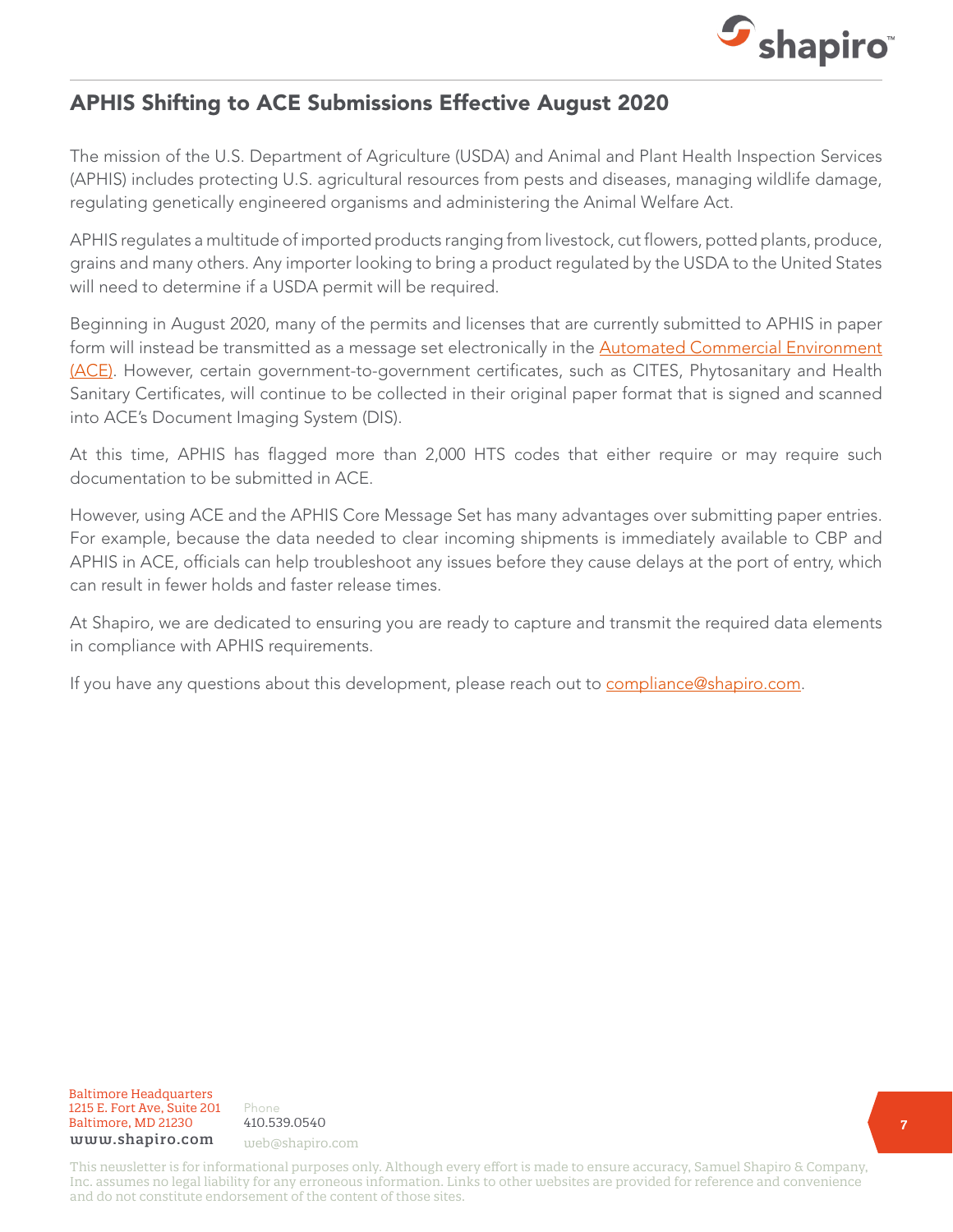

# **TRANSPORTATION NEWS:**

# COVID-19 Cargo Flow Leads to Port Congestion and Blank Sailings

At the beginning of April, container lines and ports anticipated an influx of congestion troubles as news spread that warehouses were closing due to the massive pile-ups of cargo that are unable to be distributed down the supply chain during the Coronavirus outbreak.

As a result, carriers, including Mediterranean Shipping Company (MSC), began offering "Delay In Transit" programs to their beneficial cargo owner (BCO) contract holders. These programs allowed "non-essential" cargo to be held outside of the marine terminal hubs to reduce detention and demurrage costs after free time.

Similarly, APL, Maersk, and Hapag Lloyd worked with their customers to accommodate a variety of needs. They also encouraged customers to utilize any of the options made available to them in an added effort to reduce barriers to distribution for "essential" cargo.

The Federal Maritime Commission (FMC) was actively engaged in the conversation to ensure that communication flowed between the right stakeholders. Among such stakeholders were the port authorities in New York and New Jersey, Georgia, Virginia and South Carolina, each of which independently investigated storage options and prepared to accept the cargo as it came.

As the surge of incoming orders began to weaken in recent weeks, carriers have shifted focus to vessel capacity utilization, in an effort to influence the efficiency of their service offerings.

Importers can expect a reduction in services in the coming months, as carriers continue to add blank sailings to their schedules. Through mid-June, North American trade will see a total of 64 sailings removed from service rotation, including a 25% decrease in vessel capacity to the U.S. West Coast and a 20% decrease in vessel capacity to the U.S. East Coast.

While some routines may experience disruptions as a result of voided sailings, the cargo will still be able to move without the threat of port congestion.

Worried about your cargo being affected by blank sailings? Contact our [transportation experts](mailto:web%40shapiro.com?subject=) today!

### Airlines Adjust Operations in Response to Pandemic's Impacts

The impact that COVID-19 has had on airlines around the world has resulted in widespread calls to transform operations and cost structure issues across the industry. At this time, it is estimated that the airline industry has experienced a total of \$314 billion in losses, as passenger volumes are down 96% and flight cancellations have reached more than 70%.

Baltimore Headquarters Baltimore, MD 21201 HHHHHHHHHHHH Baltimore Headquarters Baltimore, MD 21230 410.539.0540 1215 E. Fort Ave, Suite 201 www.shapiro.com web@shapiro.com

Phone 410.539.0540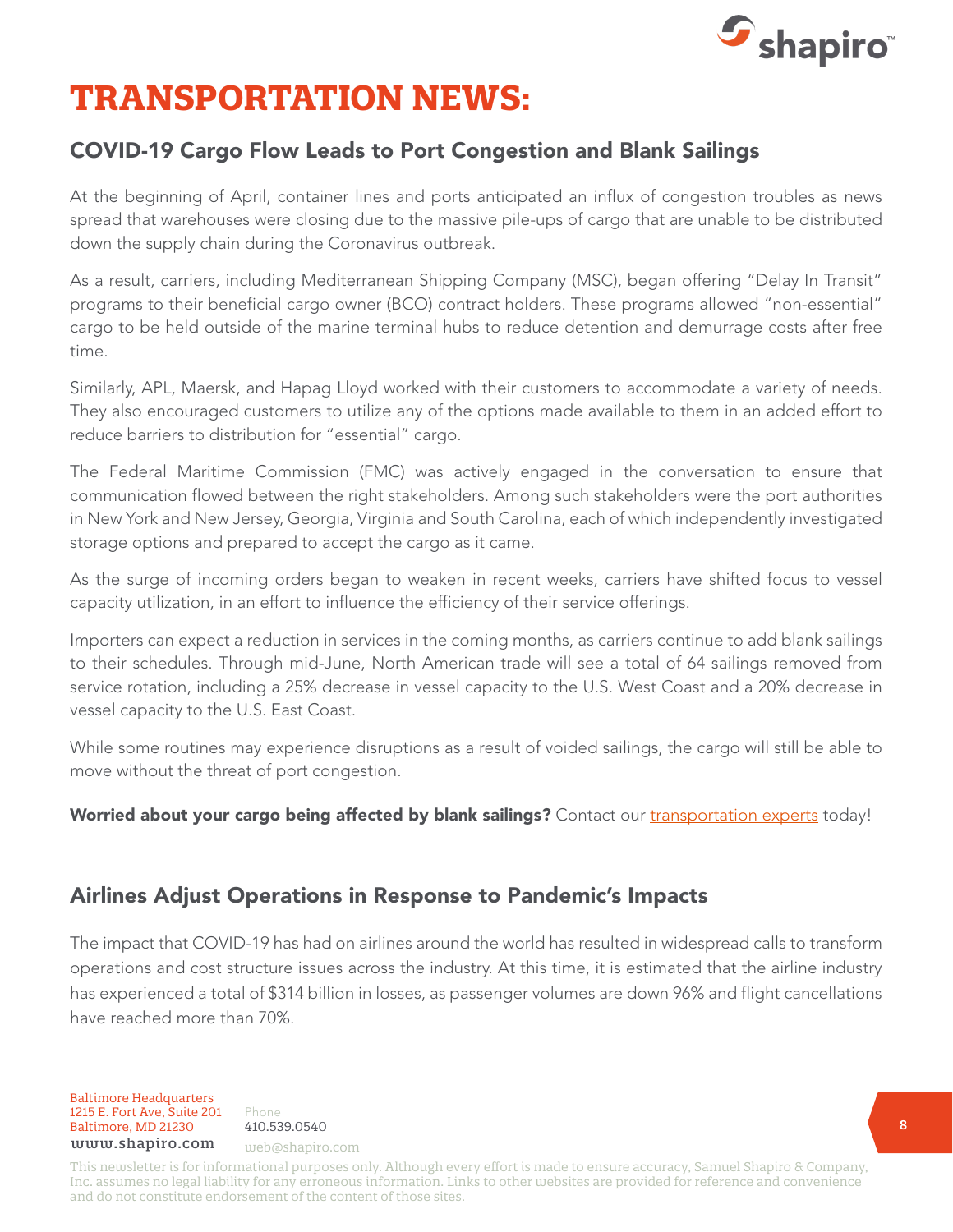

The mitigation of operating costs has been a necessary measure in response to the current market conditions. Airlines are re-purposing some of their grounded jets to accommodate spiking demand for air cargo. Furthermore, many airlines have proactively analyzed potential strategies that could address and offset the anticipated reduction in revenue; thus far, these have mainly focused on financing, operating costs, and unique solutions to help accommodate cargo demand.

American Airlines, which received around \$5.8 billion in federal stimulus funds, plans to pursue \$4.75 billion in additional loans and grants in order to keep operations running. The company announced that it intends to use the federal funds to ensure that no workers lose their jobs through the end of September 2020, although they did admit the likelihood that pay reductions could soon be seen by many employees.

Similarly, Delta, which received a \$5.4 billion grant in federal aid, has also announced plans to offer \$1.5 billion in bonds, as well as plans to borrow \$1.5 billion over the next three years. In Delta's April 22 earnings call, CEO Ed Bastian announced that the company had cut \$5 billion in operating costs for Q2 through a reduction in employment (37,000 employees had elected to take unpaid leave), lower fuel costs, and slashing fuel consumption due to reduced flights.

Don't hesitate to contact our [airfreight specialists](mailto:web%40shapiro.com?subject=) with any and all questions related to capacity and rates.

### FMC Makes Final Ruling on Detention and Demurrage Fairness

In September 2019, the Federal Maritime Commission (FMC) approved interpretive rulemaking recommendations to judge whether levied [detention and demurrage fees](https://www.shapiro.com/blog/demurrage-detention-per-diem-oh-my-6-tips-to-avoid-additional-charges/) incentivize the retrieval of cargo and return of containers. The purpose of the recommendations is to help the FMC handle disputes between cargo owners, drayage drivers, and the carriers and terminals that charge the fees.

Upon their approval last year, the recommendations were open for public commenting. From there, the FMC reviewed the comments and finalized amendments to the original recommendations. In order to go from approved to effective, the rule must be published in the Federal Register, however interested parties reported seeing no public progress on this process. Because of this, more than 65 groups representing various links in the supply chain took matters into their own hands and [urged the FMC to adopt the new rule](https://www.shapiro.com/newsletters/march-2020-issue-215/#st-4) in March 2020.

Shortly after this, 80 organizations "representing virtually every sector in the US food and agriculture supply chain" sent a letter to the National Economic Council and the United States Department of Agriculture (USDA) urging them to engage with the FMC regarding **Fact-Finding No. 28** (FF No. 28) and the still-pending interpretive ruling on the application of detention and demurrage. On April 6, the FMC advised that the Innovation Team(s) for FF 29 would begin work on solutions to provide relief to challenges faced by the shipping community due to COVID-19.

On April 28, the FMC announced that it will adopt a [final rule on the "reasonableness" of detention and](https://www2.fmc.gov/readingroom/docs/19-05/19-05_fin_rl.pdf/) [demurrage charges](https://www2.fmc.gov/readingroom/docs/19-05/19-05_fin_rl.pdf/). Officials expect to publish the final rule in the Federal Register within two weeks.

#### Baltimore Headquarters 1215 E. Fort Ave, Suite 201 www.shapiro.com web@shapiro.com Baltimore, MD 21230

Phone 410.539.0540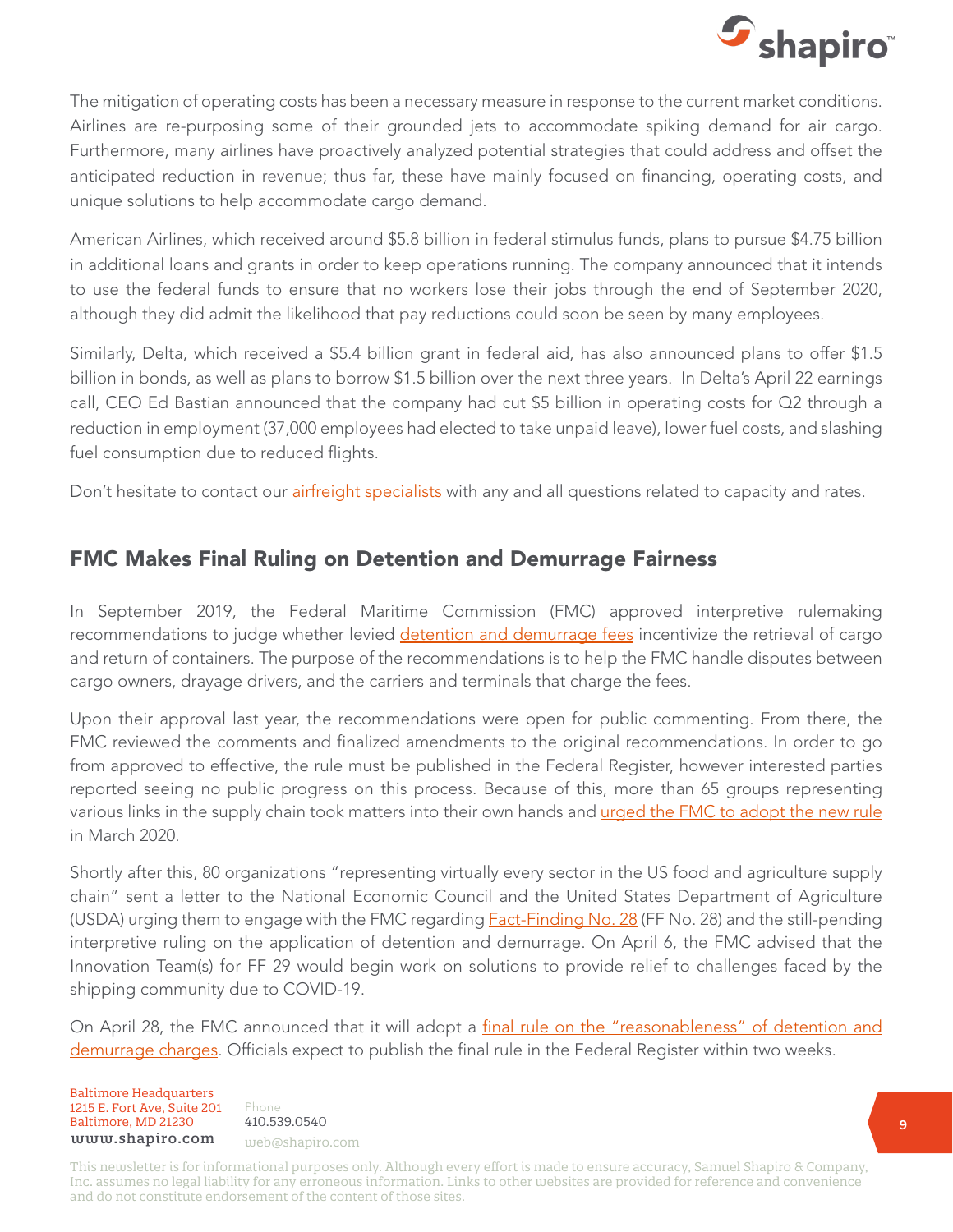

Because violations do not result in penalties for marine terminals and container lines, many cargo owners and their representatives do not file actual complaints about demurrage and detention. In the cases that the FMC does consider, they will look at the way the fees are communicated to cargo owners and truckers to govern if the fee is reasonable. A fee's fairness is measured by whether it incentivizes the pick-up of import containers and the return of empty containers.

A notable addition to the final version of the ruling asks the agency to consider cargo placed on hold by U.S. Customs to be within their judgement. As such, each case will be decided based upon the facts present to the administrative judge, since there can be variation from scenario to scenario.

Need assistance? As always, we recommend [partnering with Shapiro](mailto:web%40shapiro.com?subject=) to help you mitigate any additional charges by making sure your cargo is moved timely.

### FAA Reduces Operational Hours For 100 Control Towers

On April 22, the Federal Air Administration (FAA) announced plans to [reduce the operating hours of](https://www.faa.gov/news/updates/?newsId=94991) [approximately 100 US control towers](https://www.faa.gov/news/updates/?newsId=94991) in an effort to keep air traffic controllers and airspace safe during the Coronavirus pandemic.

In early April, the FAA implemented team rotations to contain workplace exposure and limit the spread to help curtail the number of incidents involving control towers needing to be shut down to disinfect facilities in which employees test positive for COVID-19.

The FAA will continuously analyze traffic patterns and monitor the operating environment throughout the National Airspace System (NAS) to ensure that it maintains adequate staffing levels. It will also make changes to increase supply efficiency, support workplace social distancing and rely on Regional Radar Facilities for coverage, as necessary.

Most of the reductions will apply to the overnight operations in Class C and D airports, as these airports are typically smaller and served exclusively by domestic airlines that have been disrupted by the decreased travel.

While no end date was given, the FAA stated the measures are only meant to be temporary.

Baltimore Headquarters Baltimore Headquarters 1215 E. Fort Ave, Suite 201 www.shapiro.com web@shapiro.com Baltimore, MD 21230

Phone<br>... <del>.</del>. . . 410.539.0540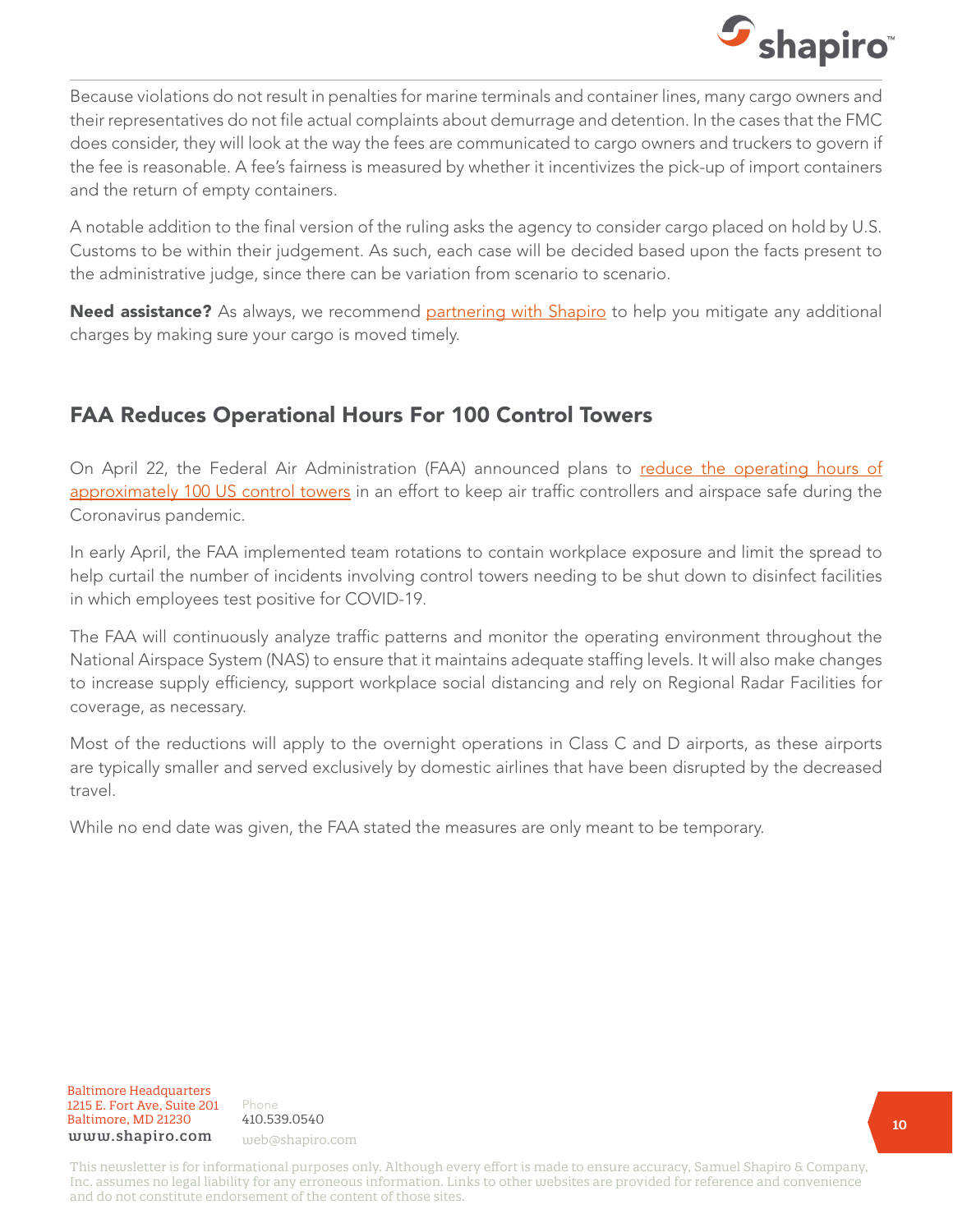

#### Domestic Truckers and Warehouses Struggle to Maintain a Healthy Pace

U.S. truckers began to feel the pain of COVID-19's restrictions months ago, as truck and rest stops quickly closed and on-the-road dining options diminished coast to coast. As a result, warehouses and truckers alike have developed a more cautious approach to their supply chain interactions in order to lower the risk of exposure to their workforce and customers.

As the country enters its eighth week of social distancing practices, the trucking industry continues to evolve with the shifting landscape. One of the greatest effects of the recent changes is the exponential increase in waiting and unloading times. This jump can be attributed to a combination of factors, including:

- 1. Warehouse labor shortages have developed as a result of employees falling ill or choosing to stay at home to protect themselves.
- 2. On-site safety measures that warehouses have established, such as mandatory temperature checks and health screenings for visitors, have resulted in extra steps that truckers must make at the time of cargo pick-up or delivery.
- 3. Trucks carrying certain commodities can be a cause for detention. If cargo is being delivered to a big box chain carrying "essential" goods, the likelihood of a line is much higher.

While current trucking capacity availability remains largely unharmed to importers and exporters, the time spent per load is suffering greatly. For now, the best thing that importers can do to reduce their detention is to proactively communicate any changes or pertinent information with their supply chain providers as they emerge.

#### Baltimore Headquarters Baltimore Headquarters 1215 E. Fort Ave, Suite 201 1215 E. Fort Ave, Suite 201 Baltimore, MD 21230  ${\tt www.shapiro.com}$  web@shapiro.com

Phone Phone 410.539.0540